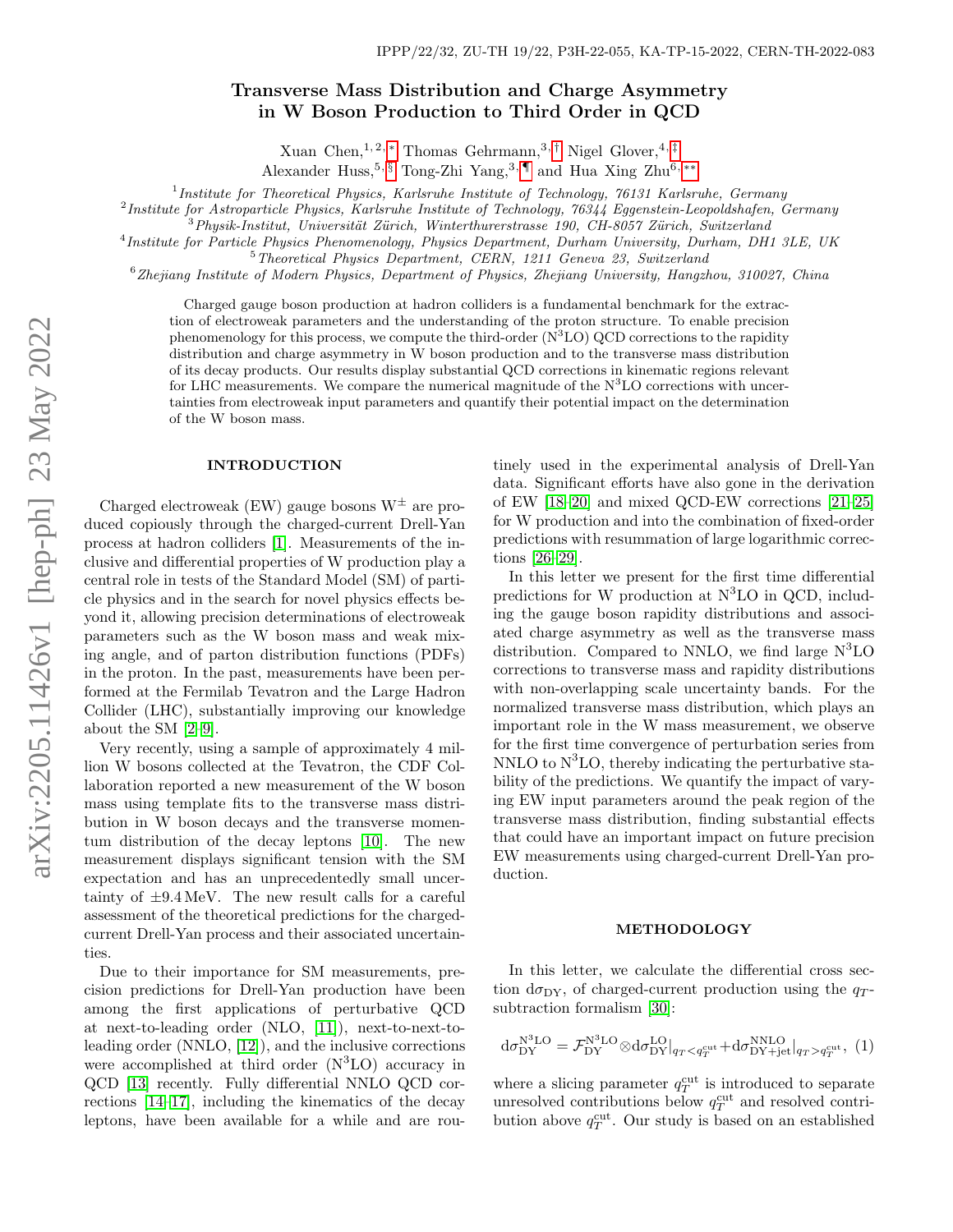framework at  $N^3LO$  [\[31](#page-4-22)[–33\]](#page-5-0) where the independence of the results on the unphysical slicing parameter  $q_T^{\text{cut}}$  serves a strong check.

For the unresolved contribution, all logarithmic terms proportional to  $\alpha_s^m \ln^n(M_W/q_T^{\text{cut}})$  can be predicted through to  $N<sup>3</sup>LO$  [\[32,](#page-4-23) [34\]](#page-5-1) in Soft-Collinear Effective Theory (SCET) [\[35](#page-5-2)[–39\]](#page-5-3) using the rapidity renormalization group formalism [\[40\]](#page-5-4). The key ingredients to achieve  $N<sup>3</sup>LO$  accuracy for color-singlet production are the boundary conditions for the renormalization group equation, namely the rapidity-divergent transverse-momentum-dependent soft function [\[41\]](#page-5-5) and beam functions [\[42](#page-5-6)[–44\]](#page-5-7) at three loops, as well as the massless QCD form factor [\[45](#page-5-8)[–47\]](#page-5-9).

The resolved contribution above  $q_T^{\text{cut}}$  is computed using the NNLOJET code for charged-current Drell-Yanplus-jet production at NNLO [\[48,](#page-5-10) [49\]](#page-5-11). It is fully differential at NNLO accuracy by employing the antenna subtraction method [\[50](#page-5-12)[–52\]](#page-5-13). Sufficient numerical precision is mandatory to enable the cancellation between resolved and unresolved contributions at  $q_T^{\text{cut}}$ . This is achieved through dedicated optimization [\[29,](#page-4-20) [33,](#page-5-0) [34\]](#page-5-1) of phase space generation and subtraction terms to enable robust coverage in the unresolved regions for small values of the slicing parameter  $q_T^{\text{cut}}$ . The cancellation of  $q_T^{\text{cut}}$ . dependent terms between resolved and unresolved contributions in [\(1\)](#page-0-0) is accurate only up to power-suppressed terms at  $\mathcal{O}(\alpha_s^3(q_T^{\text{cut}}/M_{\mathrm{W}})^2)$  which are unaccounted for in the unresolved piece. These terms are found to be sufficiently suppressed to no longer affect the final result for  $q_T^{\text{cut}} \sim 1.5 \,\text{GeV}$ , which is validated for each observable by varying  $q_T^{\text{cut}}$  by  $\pm 0.5 \,\text{GeV}$ .

The decay of the W boson into a charged lepton and a neutrino is described at leading order with a Breit-Wigner parametrisation of the W propagator using a fixed width. No fiducial cuts are applied on the final state charged lepton and neutrino momenta. To assess the impact of higher order QCD corrections and EW input parameters, we use  $M_W = 80.379 \,\text{GeV}$  and  $\Gamma_W = 2.085 \,\text{GeV}$  reported by the PDG [\[53\]](#page-5-14) as the default setup and compare predictions with variations of  $M_W$  and  $\Gamma_W$ .

## RESULTS

Applying the  $q_T$ -subtraction method described above, we study charged-current Drell-Yan production at fully differential  $N<sup>3</sup>LO$  accuracy in proton-proton collisions with center-of-mass energy at 13 TeV. We use the central member of NNPDF3.1 NNLO PDFs [\[54\]](#page-5-15) with  $\alpha_s(M_Z)$  = 0.118 throughout the calculation and the scale evolution is performed with LHAPDF [\[55\]](#page-5-16). Our calculation is based on the  $G_{\mu}$  scheme with the following EW parameters:  $M_{Z} = 91.1876 \,\text{GeV}, \,\Gamma_{Z} = 2.4952 \,\text{GeV}, \,G_{F} =$  $1.1663787 \times 10^{-5} \,\text{GeV}^{-2}$  [\[53\]](#page-5-14), and a diagonal CKM ma-

<span id="page-1-0"></span>



FIG. 1: W rapidity distributions from LO to  $N<sup>3</sup>LO$ accuracy. The colored bands represent theory uncertainties from 7-point scale variation. The bottom panels show the ratio with respect to NNLO, for three different values of  $q_T^{\text{cut}}$ .

trix. The central factorisation and renormalisation scales are chosen to be the invariant mass of final state leptons,  $\mu_F = \mu_R = m_{\ell\nu}$ . To estimate theoretical uncertainties, we adopt the 7-point scale variation of  $\mu_F$  and  $\mu_R$  by a factor of two while enforcing  $1/2 \leq \mu_F/\mu_R \leq 2$ .

In Fig. [1,](#page-1-0) we show the rapidity distributions of the Drell-Yan pairs from  $W^+$  and  $W^-$  decays. Fixed order contributions with up to  $N<sup>3</sup>LO$  accuracy are included with the bottom panels showing their ratio with respect to the central NNLO result. The colored bands represent theory uncertainties from the 7-point scale variation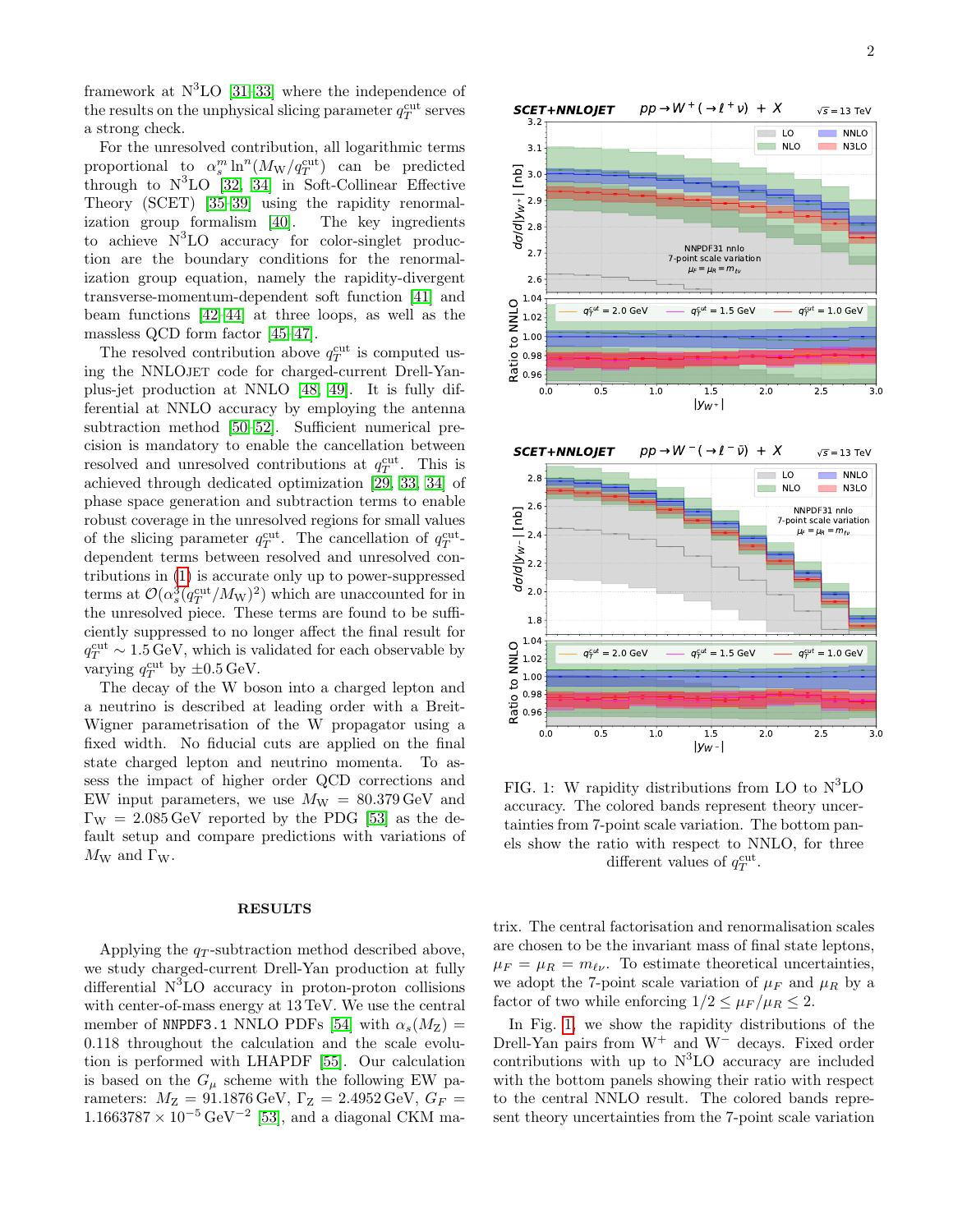<span id="page-2-0"></span>

FIG. 2: W boson charge asymmetry distribution from LO to  $N^3LO$ . The colored bands represent theory uncertainties from 31 scale variations. The bottom panel is the ratio with respect to NNLO.

and the error bars indicate the numerical integration error. Our state-of-the-art predictions at  $N<sup>3</sup>LO$  accuracy amount to a contribution of about −2.5% with respect to NNLO with relatively flat corrections for all rapidities. While the NLO and NNLO scale variation bands overlap, the  $N<sup>3</sup>LO$  prediction is found to be non-overlapping with the previous order within the respective scale uncertainties. This feature at  $N<sup>3</sup>$ LO has already been observed for the total cross sections for neutral current [\[56,](#page-5-17) [57\]](#page-5-18) and charged-current [\[13\]](#page-4-12) Drell-Yan production and for the neutral-current Drell-Yan rapidity distribution [\[33\]](#page-5-0) and fiducial cross sections [\[58\]](#page-5-19). The relative size of scale variation remains comparable at NNLO and  $N<sup>3</sup>LO$  at about  $\pm 1\%$  for central rapidity and slightly increasing at large rapidity. We use three different  $q_T^{\text{cut}}$  values (1, 1.5 and 2 GeV) to confirm that the contribution from sub-leading power corrections is sufficiently suppressed in the plotted fiducial region, thereby establishing  $q_T^{\text{cut}}$ -independence of the results within integration errors. A strong check on our results is provided by the rapidity-integrated charged current Drell-Yan cross section at  $N<sup>3</sup>LO$ , where our results for  $q_T^{\text{cut}} = 1.5 \text{ GeV}$  agree with [\[13\]](#page-4-12) within our numerical integration error of 1.5 per-mille.

The W boson charge asymmetry  $A_W$  at hadron colliders reveals details of the proton structure. It has been measured at the Tevatron [\[59,](#page-5-20) [60\]](#page-5-21) and the LHC [\[7,](#page-4-24) [9,](#page-4-8) [61\]](#page-5-22) and is defined as

<span id="page-2-1"></span>
$$
A_{\rm W}(|y_{\rm W}|) = \frac{\mathrm{d}\sigma/\mathrm{d}|y_{\rm W+}| - \mathrm{d}\sigma/\mathrm{d}|y_{\rm W-}|}{\mathrm{d}\sigma/\mathrm{d}|y_{\rm W+}| + \mathrm{d}\sigma/\mathrm{d}|y_{\rm W-}|}.
$$
 (2)

In Fig. [2,](#page-2-0) we display the predictions of  $A_W(|y_W|)$  at

<span id="page-2-2"></span>

FIG. 3:  $W^+$  transverse mass distribution from LO to N<sup>3</sup>LO accuracy. The colored bands represent theory uncertainties from 7-point scale variation. The bottom panel is the ratio with respect to NNLO, with different cutoff  $q_T^{\text{cut}}$ .

 $13 \text{ TeV}$  center of mass energy with up to  $\mathrm{N}^3\mathrm{LO}$  corrections. We independently vary the scale choices between the numerator and the denominator of Eq. [\(2\)](#page-2-1) while requiring  $1/2 \le \mu/\mu' \le 2$  for any pair of scales. This leads to 31 combinations of scale variations for estimating theoretical uncertainties of  $A_W(|y_W|)$ . We observe positive  $N^3LO$  corrections of about  $2\%$  relative to the NNLO predictions. The  $N^3LO$  contribution is not flat in rapidity. In contrast to the individual rapidity distributions, the charge asymmetry demonstrates convergence of the perturbative expansion from NLO to  $N^3LO$  with scale variation uncertainty reduced to about  $\pm 1.5\%$  at  $\mathrm{N}^3\mathrm{LO}.$ 

Finally, we consider the transverse mass distribution in charged-current Drell-Yan production. The transverse mass is constructed as

$$
m_T^{\mathcal{W}^\pm} = \sqrt{2E_T^{\ell^\pm} E_T^{\nu} (1 - \cos \Delta \phi)},\tag{3}
$$

with  $E_T^{\ell^{\pm}(\nu)}$  $T^{(\nu)}$  denoting the transverse energies of the final state charged lepton and neutrino and  $\Delta \phi$  being their azimuthal angle difference. It is a characteristic observable in measurements of  $M_W$  [\[3–](#page-4-25)[5,](#page-4-26) [10\]](#page-4-9) and  $\Gamma_W$  [\[62,](#page-5-23) [63\]](#page-5-24) at hadron colliders, since its distribution peaks around  $M_W$  and the shape of its tail is sensitive to  $\Gamma_W$ . Fig. [3](#page-2-2) presents the new state-of-the-art precision for the  $W^+$ boson transverse mass distribution with up to  $N<sup>3</sup>LO$  corrections. Starting from NNLO, we observe a large reduction in scale uncertainties to the level of  $\pm 1\%$ . There is a non-trivial modification in the shape of the distri-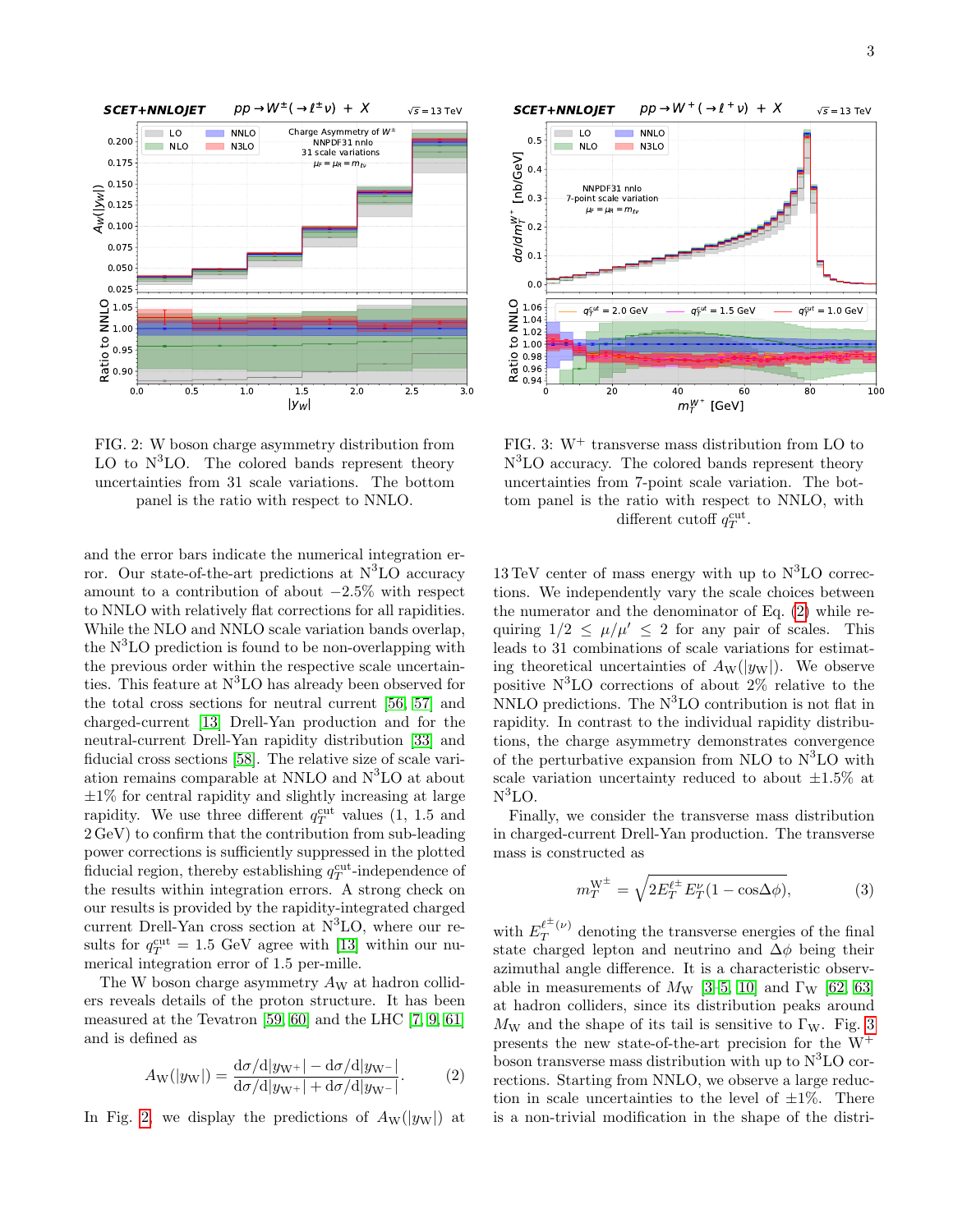<span id="page-3-0"></span>

FIG. 4: Normalized  $W^+$  transverse mass distribution with NLO to  $N^3LO$  corrections (top panel), with different  $M_W$  values from PDG, CDFII and L3 (middle panel) and with different  $\Gamma_W$  with PDG central value and  $\pm 1\sigma$  uncertainties (bottom panel). All distributions are compared to the NNLO result with PDG central values. The colored bands represent theory uncertainties from 7-point scale variation.

butions from NLO to NNLO, which becomes much less pronounced in going from NNLO to  $N<sup>3</sup>LO$ . At  $N<sup>3</sup>LO$ , corrections are very uniform in the peak region, while displaying some kinematical dependence at low transverse mass below 20 GeV. For the bulk of the distribution,  $N^3LO$  corrections contribute about  $-2.5\%$ , which is outside the NNLO uncertainty band.

Precise predictions for the  $m_T^{\text{W}^\pm}$  distribution are vital for the measurement of W boson mass and width, which are based on fitting theory templates for the normalized distribution to data in the experimental analysis. The most recent measurement of  $M_W$  by CDFII collaboration reports ±9.4 MeV overall uncertainty among which  $\pm 5.2 \,\text{MeV}$  arises from theoretical modelling [\[10\]](#page-4-9).

Our newly derived predictions for the  $m_T^{\text{W}^\pm}$  distribution allow us to compare different sources of theory uncertainty arising from higher perturbative orders and from variations of the input parameters for  $M_W$  and  $\Gamma_W$  in Fig. [4.](#page-3-0) For this purpose, we consider the PDG baseline values  $M_{\rm W}$  = 80.379 GeV and  $\Gamma_{\rm W}$  = 2.085 GeV, supplemented by the values of  $M_W$  according to the measurements from CDFII (80.433 GeV) [\[10\]](#page-4-9) and L3  $(80.27 \,\text{GeV})$  [\[64\]](#page-5-25), as well as a variation of  $\Gamma_W$  within the PDG uncertainty of  $\pm 42$  MeV [\[53\]](#page-5-14).

The top panel of Fig. [4](#page-3-0) demonstrates that the normalized  $m_T^{\hat{W}^+}$  distribution changes substantially in the peak and bulk regions when going from NLO to NNLO, but remains very stable upon inclusion of the newly derived  $N<sup>3</sup>LO$  corrections. The sensitivity to the input parameters can thus be reliably quantified based on the NNLO predictions. The middle panel compares the normalized  $m_T^{\text{W}^+}$  distributions for fixed  $\Gamma_{\text{W}} = 2.085 \,\text{GeV}$ and  $M_W$  values from CDFII (80.433 GeV) [\[10\]](#page-4-9) and L3 (80.27 GeV) [\[64\]](#page-5-25), thus quantifying the magnitude and shape of the resulting variations in the distribution. As expected, a strong sensitivity on  $M_W$  around the peak region is observed. Comparing to the change in the normalized distribution from NLO to NNLO, we observe that an NLO-based template fit could experience a slight pull towards larger values of  $M_W$  to compensate for missing NNLO corrections. These variations are to be contrasted with the lower panel of Fig. [4,](#page-3-0) where  $\Gamma_W$  is varied by its PDG uncertainty of  $\pm 42$  MeV for fixed PDG  $M_{\rm W}$ , which basically affects the distributions only above the peak region, with a magnitude comparable to the effect of the  $M_W$  variation. In contrast to the sensitivity on  $\Gamma_W$  of the CDFII measurement recently reported in [\[65\]](#page-5-26), uncertainties of  $\Gamma_W$  need to be considered in LHC measurements with anticipated statistical uncertainties at about 0.5% [\[4\]](#page-4-27).

## CONCLUSION AND OUTLOOK

In this letter, we have produced state-of-the-art predictions for differential distributions in the chargedcurrent Drell-Yan production to third order in perturbative QCD. We used the  $q_T$ -subtraction method at N<sup>3</sup>LO, by combining an NNLO calculation for the production of a charged Drell-Yan pair at large  $q_T$  and leading-power factorised predictions from SCET at small  $q_T$ . The robust numerical quality of both contributions allowed us to consistently check the cancellation of the  $q_T^{\text{cut}}$  dependence in our predictions.

We presented differential distributions for the rapidity charge asymmetry and transverse mass of the W boson decay products at the LHC.  $N<sup>3</sup>LO$  perturbative uncertainties estimated by scale variations are found to be about  $\pm 1\%$  to  $\pm 1.5\%$  throughout the studied kinematic regions. Our results display significant  $N<sup>3</sup>LO$  corrections with scale variation bands that do not overlap with the NNLO predictions. In contrast, the convergence of the perturbative expansion at  $N<sup>3</sup>LO$  is improved for ratios of distributions in the W boson charge asymmetry and for the normalised transverse mass distribution of the W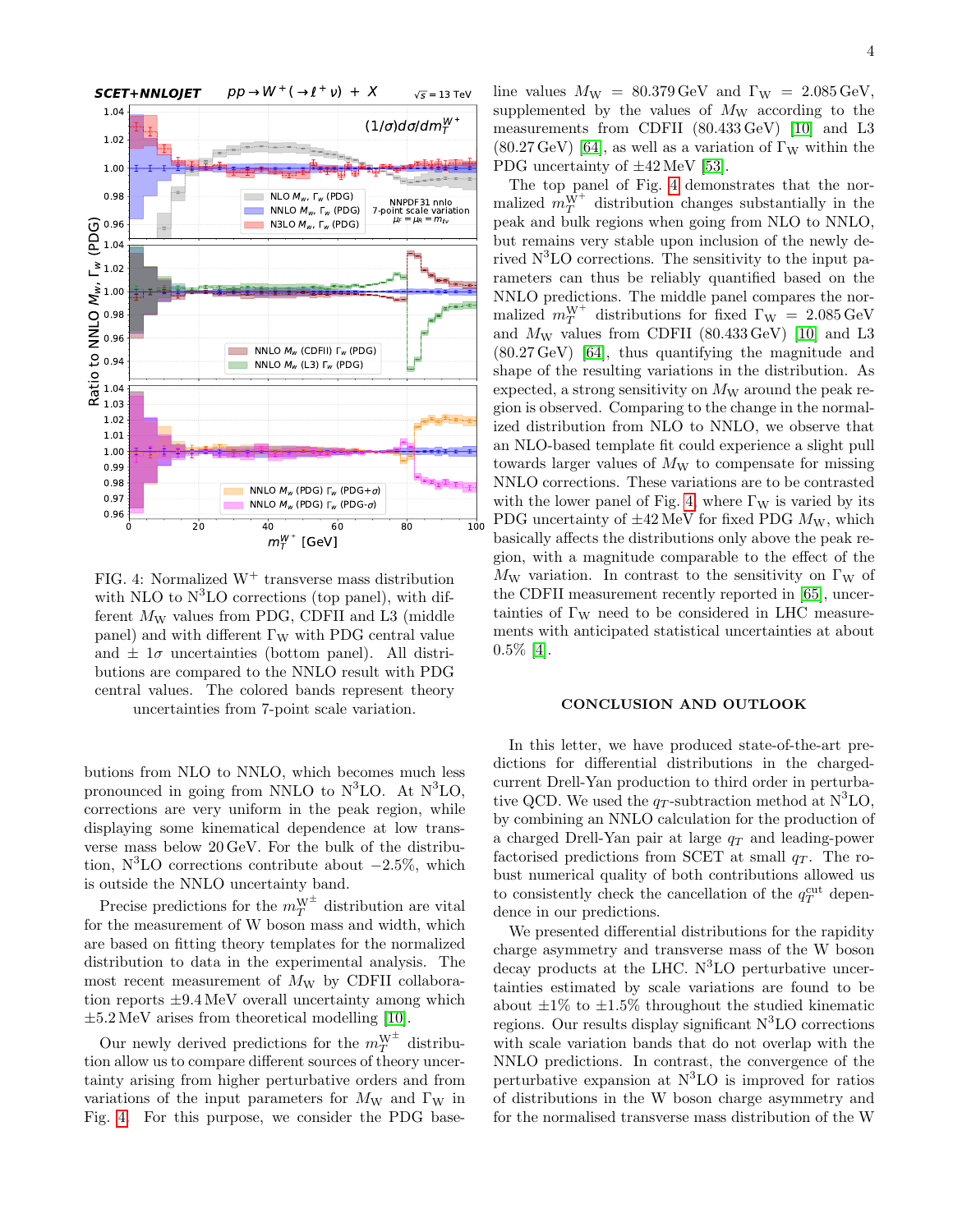boson. Distortions to the shape of the distributions are minimal at  $N<sup>3</sup>LO$  and only become visible at small transverse mass below 20 GeV.

We studied the impact of perturbative corrections and of variations of EW input parameters on the normalized transverse mass distribution that is used in the experimental determination of the W boson mass. We observed only minimal effects in going from NNLO to  $N<sup>3</sup>LO$ . Variations of  $M_W$  and  $\Gamma_W$  within their respective experimental uncertainties led on the other hand to characteristic shifts in the shape of the normalized transverse mass distributions at a level between 2% to 6% around the peak region. Precise theory predictions, also including contributions of QCD-EW mixed corrections [\[25\]](#page-4-18) and accounting for uncertainties on  $\Gamma_W$  and on the PDFs [\[66\]](#page-5-27), will therefore play an important role for future measurements of the W boson mass at the LHC.

Acknowledgements. The authors would like to thank Claude Duhr, Falko Dulat and Bernhard Mistlberger for discussions and Julien Baglio for providing detailed results for the predictions in [\[13\]](#page-4-12). We are grateful to Aude Gehrmann-De Ridder, Tom Morgan and Duncan Walker for their contributions to the  $V +$ jet process in the NNLOJET code. This work has received funding from the Swiss National Science Foundation (SNF) under contract 200020-204200 and from the European Research Council (ERC) under the European Union's Horizon 2020 research and innovation programme grant agreement 101019620 (ERC Advanced Grant TOPUP). This work is also supported in part by the UK Science and Technology Facilities Council (STFC) through grant ST/T001011/1 and in part by the Deutsche Forschungsgemeinschaft (DFG, German Research Foundation) under grant 396021762-TRR 257. H. X. Z. is supported by the Natural Science Foundation of China (NSFC) under contract No. 11975200.

<span id="page-4-0"></span>∗ [xuan.chen@kit.edu](mailto:xuan.chen@kit.edu)

- <span id="page-4-1"></span>† [thomas.gehrmann@uzh.ch](mailto:thomas.gehrmann@uzh.ch)
- <span id="page-4-2"></span>‡ [e.w.n.glover@durham.ac.uk](mailto:e.w.n.glover@durham.ac.uk)
- <span id="page-4-3"></span>§ [alexander.huss@cern.ch](mailto:alexander.huss@cern.ch)
- <span id="page-4-4"></span>¶ [toyang@physik.uzh.ch](mailto:toyang@physik.uzh.ch)
- <span id="page-4-5"></span>∗∗ [zhuhx@zju.edu.cn](mailto:zhuhx@zju.edu.cn)
- <span id="page-4-6"></span>[1] S. D. Drell and T.-M. Yan, [Phys. Rev. Lett.](http://dx.doi.org/10.1103/PhysRevLett.25.316) 25, 316 [\(1970\),](http://dx.doi.org/10.1103/PhysRevLett.25.316) [Erratum: Phys.Rev.Lett. 25, 902 (1970)].
- <span id="page-4-7"></span>[2] T. Aaltonen et al. (CDF), [Phys. Rev. Lett.](http://dx.doi.org/10.1103/PhysRevLett.108.151803) 108, 151803 [\(2012\),](http://dx.doi.org/10.1103/PhysRevLett.108.151803) [arXiv:1203.0275 \[hep-ex\].](http://arxiv.org/abs/1203.0275)
- <span id="page-4-25"></span>[3] V. M. Abazov et al. (D0), [Phys. Rev. Lett.](http://dx.doi.org/ 10.1103/PhysRevLett.108.151804) **108**, 151804 [\(2012\),](http://dx.doi.org/ 10.1103/PhysRevLett.108.151804) [arXiv:1203.0293 \[hep-ex\].](http://arxiv.org/abs/1203.0293)
- <span id="page-4-27"></span>[4] M. Aaboud *et al.* (ATLAS), [Eur. Phys. J. C](http://dx.doi.org/10.1140/epjc/s10052-017-5475-4) 78, [110 \(2018\),](http://dx.doi.org/10.1140/epjc/s10052-017-5475-4) [Erratum: Eur.Phys.J.C 78, 898 (2018)], [arXiv:1701.07240 \[hep-ex\].](http://arxiv.org/abs/1701.07240)
- <span id="page-4-26"></span>[5] R. Aaij et al. (LHCb), JHEP 01[, 036 \(2022\),](http://dx.doi.org/ 10.1007/JHEP01(2022)036) [arXiv:2109.01113 \[hep-ex\].](http://arxiv.org/abs/2109.01113)
- [6] T. A. Aaltonen et al. (CDF, D0), [Phys. Rev. D](http://dx.doi.org/10.1103/PhysRevD.97.112007) 97,

[112007 \(2018\),](http://dx.doi.org/10.1103/PhysRevD.97.112007) [arXiv:1801.06283 \[hep-ex\].](http://arxiv.org/abs/1801.06283)

- <span id="page-4-24"></span>[7] G. Aad *et al.* (ATLAS), [Eur. Phys. J. C](http://dx.doi.org/ 10.1140/epjc/s10052-019-7199-0) **79**, 760 (2019), [arXiv:1904.05631 \[hep-ex\].](http://arxiv.org/abs/1904.05631)
- [8] G. Aad et al. (ATLAS), [Eur. Phys. J. C](http://dx.doi.org/ 10.1140/epjc/s10052-020-8001-z) 80, 616 (2020), [arXiv:1912.02844 \[hep-ex\].](http://arxiv.org/abs/1912.02844)
- <span id="page-4-8"></span>[9] A. M. Sirunyan et al. (CMS), [Phys. Rev. D](http://dx.doi.org/10.1103/PhysRevD.102.092012) 102, 092012 [\(2020\),](http://dx.doi.org/10.1103/PhysRevD.102.092012) [arXiv:2008.04174 \[hep-ex\].](http://arxiv.org/abs/2008.04174)
- <span id="page-4-9"></span>[10] T. Aaltonen *et al.* (CDF), Science **376**[, 170 \(2022\).](http://dx.doi.org/10.1126/science.abk1781)
- <span id="page-4-10"></span>[11] G. Altarelli, R. K. Ellis, and G. Martinelli, [Nucl. Phys.](http://dx.doi.org/10.1016/0550-3213(79)90116-0) B 157[, 461 \(1979\).](http://dx.doi.org/10.1016/0550-3213(79)90116-0)
- <span id="page-4-11"></span>[12] R. Hamberg, W. L. van Neerven, and T. Matsuura, [Nucl.](http://dx.doi.org/10.1016/0550-3213(91)90064-5) Phys. B 359[, 343 \(1991\),](http://dx.doi.org/10.1016/0550-3213(91)90064-5) [Erratum: Nucl.Phys.B 644, 403–404 (2002)].
- <span id="page-4-12"></span>[13] C. Duhr, F. Dulat, and B. Mistlberger, [JHEP](http://dx.doi.org/10.1007/JHEP11(2020)143) 11, 143 [\(2020\),](http://dx.doi.org/10.1007/JHEP11(2020)143) [arXiv:2007.13313 \[hep-ph\].](http://arxiv.org/abs/2007.13313)
- <span id="page-4-13"></span>[14] C. Anastasiou, L. J. Dixon, K. Melnikov, and F. Petriello, Phys. Rev. D 69[, 094008 \(2004\),](http://dx.doi.org/10.1103/PhysRevD.69.094008) [arXiv:hep](http://arxiv.org/abs/hep-ph/0312266)[ph/0312266.](http://arxiv.org/abs/hep-ph/0312266)
- [15] K. Melnikov and F. Petriello, [Phys. Rev. D](http://dx.doi.org/10.1103/PhysRevD.74.114017) 74, 114017 [\(2006\),](http://dx.doi.org/10.1103/PhysRevD.74.114017) [arXiv:hep-ph/0609070.](http://arxiv.org/abs/hep-ph/0609070)
- [16] S. Catani, L. Cieri, G. Ferrera, D. de Florian, and M. Grazzini, [Phys. Rev. Lett.](http://dx.doi.org/ 10.1103/PhysRevLett.103.082001) 103, 082001 (2009), [arXiv:0903.2120 \[hep-ph\].](http://arxiv.org/abs/0903.2120)
- <span id="page-4-14"></span>[17] S. Catani, G. Ferrera, and M. Grazzini, [JHEP](http://dx.doi.org/10.1007/JHEP05(2010)006) 05, 006 [\(2010\),](http://dx.doi.org/10.1007/JHEP05(2010)006) [arXiv:1002.3115 \[hep-ph\].](http://arxiv.org/abs/1002.3115)
- <span id="page-4-15"></span>[18] S. Dittmaier and M. Krämer, [Phys. Rev. D](http://dx.doi.org/10.1103/PhysRevD.65.073007) 65, 073007 [\(2002\),](http://dx.doi.org/10.1103/PhysRevD.65.073007) [arXiv:hep-ph/0109062.](http://arxiv.org/abs/hep-ph/0109062)
- [19] U. Baur and D. Wackeroth, [Phys. Rev. D](http://dx.doi.org/10.1103/PhysRevD.70.073015) 70, 073015 [\(2004\),](http://dx.doi.org/10.1103/PhysRevD.70.073015) [arXiv:hep-ph/0405191.](http://arxiv.org/abs/hep-ph/0405191)
- <span id="page-4-16"></span>[20] C. M. Carloni Calame, G. Montagna, O. Nicrosini, and A. Vicini, JHEP 10[, 109 \(2007\),](http://dx.doi.org/10.1088/1126-6708/2007/10/109) [arXiv:0710.1722 \[hep](http://arxiv.org/abs/0710.1722)[ph\].](http://arxiv.org/abs/0710.1722)
- <span id="page-4-17"></span>[21] S. Dittmaier, A. Huss, and C. Schwinn, [Nucl. Phys. B](http://dx.doi.org/10.1016/j.nuclphysb.2016.01.006) 904[, 216 \(2016\),](http://dx.doi.org/10.1016/j.nuclphysb.2016.01.006) [arXiv:1511.08016 \[hep-ph\].](http://arxiv.org/abs/1511.08016)
- [22] S. Dittmaier, T. Schmidt, and J. Schwarz, [JHEP](http://dx.doi.org/10.1007/JHEP12(2020)201) 12, 201 [\(2020\),](http://dx.doi.org/10.1007/JHEP12(2020)201) [arXiv:2009.02229 \[hep-ph\].](http://arxiv.org/abs/2009.02229)
- [23] A. Behring, F. Buccioni, F. Caola, M. Delto, M. Jaquier, K. Melnikov, and R. Röntsch, [Phys. Rev. D](http://dx.doi.org/ 10.1103/PhysRevD.103.013008) 103, 013008 [\(2021\),](http://dx.doi.org/ 10.1103/PhysRevD.103.013008) [arXiv:2009.10386 \[hep-ph\].](http://arxiv.org/abs/2009.10386)
- [24] L. Buonocore, M. Grazzini, S. Kallweit, C. Savoini, and F. Tramontano, Phys. Rev. D 103[, 114012 \(2021\),](http://dx.doi.org/ 10.1103/PhysRevD.103.114012) [arXiv:2102.12539 \[hep-ph\].](http://arxiv.org/abs/2102.12539)
- <span id="page-4-18"></span>[25] A. Behring, F. Buccioni, F. Caola, M. Delto, M. Jaquier, K. Melnikov, and R. Röntsch, [Phys. Rev. D](http://dx.doi.org/ 10.1103/PhysRevD.103.113002) 103, 113002 [\(2021\),](http://dx.doi.org/ 10.1103/PhysRevD.103.113002) [arXiv:2103.02671 \[hep-ph\].](http://arxiv.org/abs/2103.02671)
- <span id="page-4-19"></span>[26] C. Balazs and C. P. Yuan, [Phys. Rev. D](http://dx.doi.org/10.1103/PhysRevD.56.5558) **56**, 5558 (1997), [arXiv:hep-ph/9704258.](http://arxiv.org/abs/hep-ph/9704258)
- [27] G. Bozzi, S. Catani, G. Ferrera, D. de Florian, and M. Grazzini, [Phys. Lett. B](http://dx.doi.org/ 10.1016/j.physletb.2010.12.024) 696, 207 (2011), [arXiv:1007.2351 \[hep-ph\].](http://arxiv.org/abs/1007.2351)
- [28] T. Becher, M. Neubert, and D. Wilhelm, [JHEP](http://dx.doi.org/10.1007/JHEP02(2012)124) 02, 124 [\(2012\),](http://dx.doi.org/10.1007/JHEP02(2012)124) [arXiv:1109.6027 \[hep-ph\].](http://arxiv.org/abs/1109.6027)
- <span id="page-4-20"></span>[29] W. Bizon, A. Gehrmann-De Ridder, T. Gehrmann, N. Glover, A. Huss, P. F. Monni, E. Re, L. Rottoli, and D. M. Walker, [Eur. Phys. J. C](http://dx.doi.org/ 10.1140/epjc/s10052-019-7324-0) 79, 868 (2019), [arXiv:1905.05171 \[hep-ph\].](http://arxiv.org/abs/1905.05171)
- <span id="page-4-21"></span>[30] S. Catani and M. Grazzini, [Phys. Rev. Lett.](http://dx.doi.org/10.1103/PhysRevLett.98.222002) 98, 222002 [\(2007\),](http://dx.doi.org/10.1103/PhysRevLett.98.222002) [arXiv:hep-ph/0703012.](http://arxiv.org/abs/hep-ph/0703012)
- <span id="page-4-22"></span>[31] L. Cieri, X. Chen, T. Gehrmann, E. W. N. Glover, and A. Huss, JHEP 02[, 096 \(2019\),](http://dx.doi.org/ 10.1007/JHEP02(2019)096) [arXiv:1807.11501 \[hep](http://arxiv.org/abs/1807.11501)[ph\].](http://arxiv.org/abs/1807.11501)
- <span id="page-4-23"></span>[32] G. Billis, M. A. Ebert, J. K. L. Michel, and F. J. Tackmann, [Eur. Phys. J. Plus](http://dx.doi.org/10.1140/epjp/s13360-021-01155-y) 136, 214 (2021), [arXiv:1909.00811 \[hep-ph\].](http://arxiv.org/abs/1909.00811)